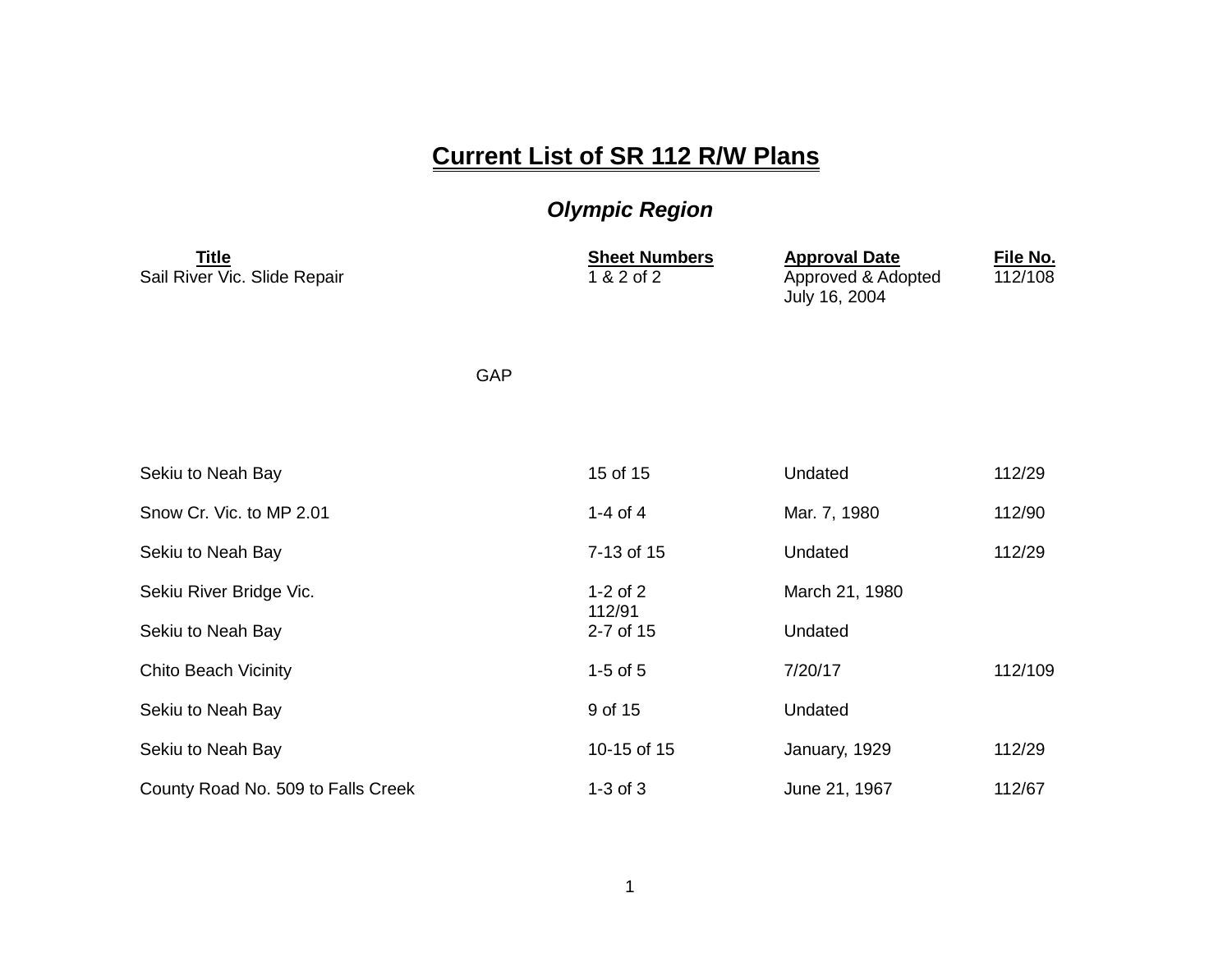| Falls Creek to Clallam Bay                        | $1-5$ of $5$ | September 20, 1991     | 112/105 |
|---------------------------------------------------|--------------|------------------------|---------|
| Clallam Bay: 7 <sup>th</sup> St. to Clallam River | $1-5$ of $5$ | February 6, 1969       | 112/69  |
| Clallam Riv. To Sappho Jct.                       | $1-3$ of $8$ | May 6, 1977            | 112/84  |
| MP 19.78 to MP 20.57                              | 1-4 of 4     | December 19, 2000      | 112/107 |
| Clallam Riv. To Sappho Jct.                       | 4-8 of 8     | May 6, 1977            | 112/84  |
| SR 113, Township Line Vic. to Jct. SR 112 Vic.    | 8 of 8       | Adopted April 29, 1994 | 113/2   |
| Sappho Junction to Pysht Retracement              | 1-10 of 10   | December 23, 1963      | 112/61  |
| Lateral Highway No. 5                             | Unnumbered   | Undated                | 112/8   |
| Pysht to Twin                                     | $1-3$ of $3$ | Dated Dec. 4, 1917     | 112/5   |
| Jim Creek Slide                                   | 1 of 1       | January 21, 1994       | 112/106 |
| Bridges No. 9-A/4.75 Et. Al. Replacement          | $2$ of $3$   | Feb. 16, 1954          | 112/40  |
| Deep Creek West                                   | 1 of 1       | March 25, 1941         | 112/22  |
| Deep Creek to Twin                                | Sheet 4      | December 1924          | 9       |
| MP 36 Vicinity                                    | 1-4 of 4     | August 12, 1991        | 112/104 |
| Deep Creek to Twin                                | Sheets 2 & 3 | December 1924          | 112/99  |
| West Twin River Bridge & Approaches               | 1 & 2 of 2   | Feb. 1954              | 112/38  |
| East Twin River to Bridge No. 9-A/9 & Apprs.      | 1 of 1       | June 12, 1951          | 112/33  |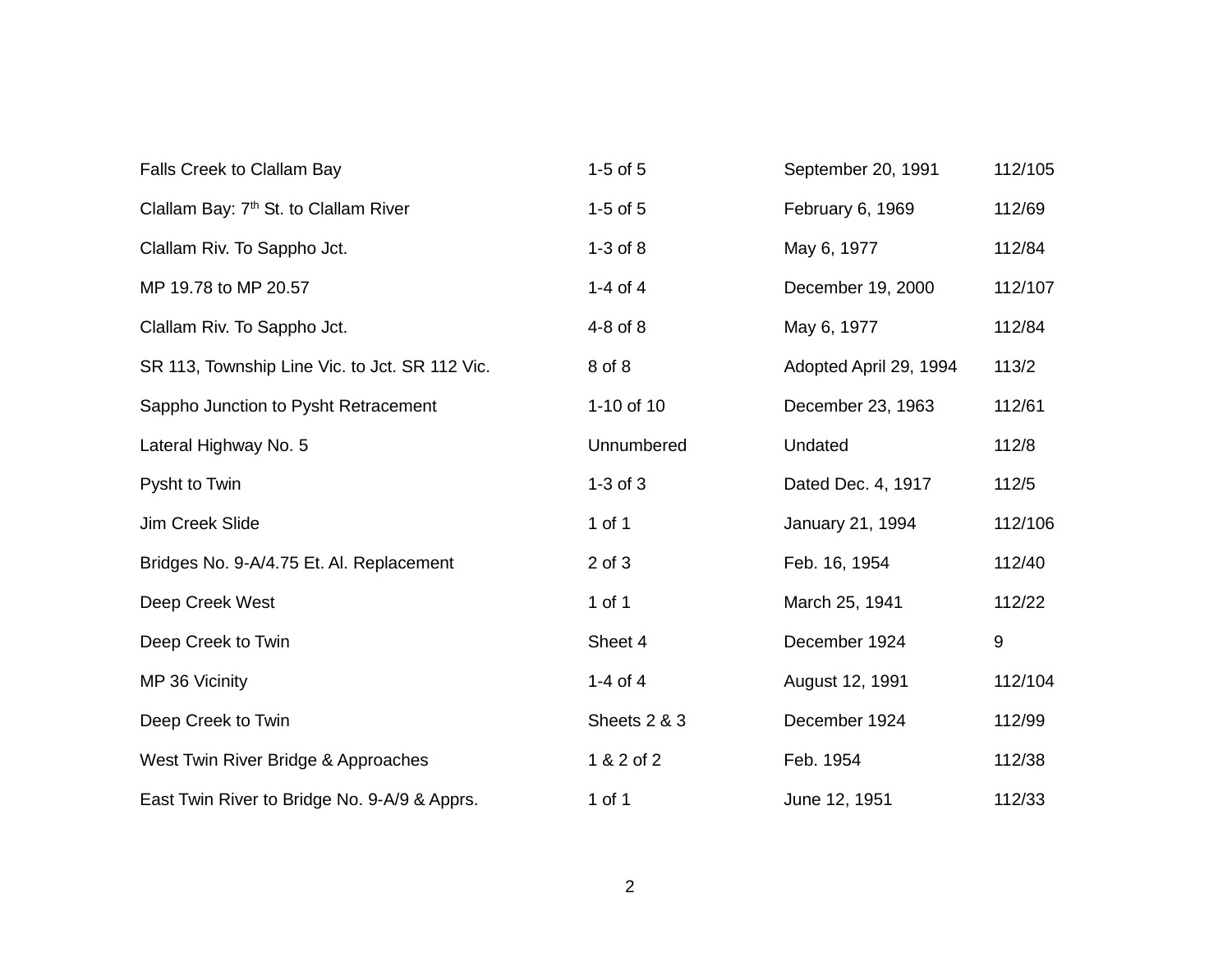| Shadow - West                                                     | 6 of 6       | Undated              | 112/6  |
|-------------------------------------------------------------------|--------------|----------------------|--------|
| Disque to Shadow                                                  | 5 of 5       | Undated              | 112/15 |
| Lyre River Bridge and Approaches                                  | 1 & 2 of 2   | Feb. 18, 1958        | 112/50 |
| Lyre River Vicinity                                               | 1 & 2 of 2   | October 20, 1978     | 112/87 |
| Nelson Cr. Fill                                                   | Unnumbered   | 7-12-1935            | 112/12 |
| Disque to Shadow                                                  | 1 & 2 of 5   | Undated              | 112/15 |
| Joyce to Shadow                                                   | 2 of 4       | Dated April 20, 1922 | 112/4  |
| Whiskey Creek Vicinity Et. Al.<br>Sec. 3 - Whiskey Creek Vicinity | 1 & 2 of 3   | Dec. 12, 1950        | 112/36 |
| Joyce to Shadow                                                   | 1 of $4$     | Dated April 20, 1922 | 112/4  |
| Joyce Creek Vicinity                                              | 1 of 1       | March 22, 1955       | 112/43 |
| Permanent Highway No. 3                                           | Sheets 7 & 8 | Copied July 1923     | 112/3  |
| Bridges No. 9-A/4.75 Et. Al. Replacements                         | $1$ of $3$   | Feb. 16, 1954        | 112/40 |
| Salt Creek to Cold Creek                                          | 1 of $3$     | July 24, 1951        | 112/32 |
| Permanent Highway No. 3                                           | Sheet 6      | Copied July 1923     | 112/3  |
| <b>Freshwater Creek Vicinity</b>                                  | 1 & 2 of 2   | Aug. 3, 1937         | 112/19 |
| Ovenford Road to Enden Valley Road                                | $1-3$ of $3$ | March 23, 1965       | 112/66 |